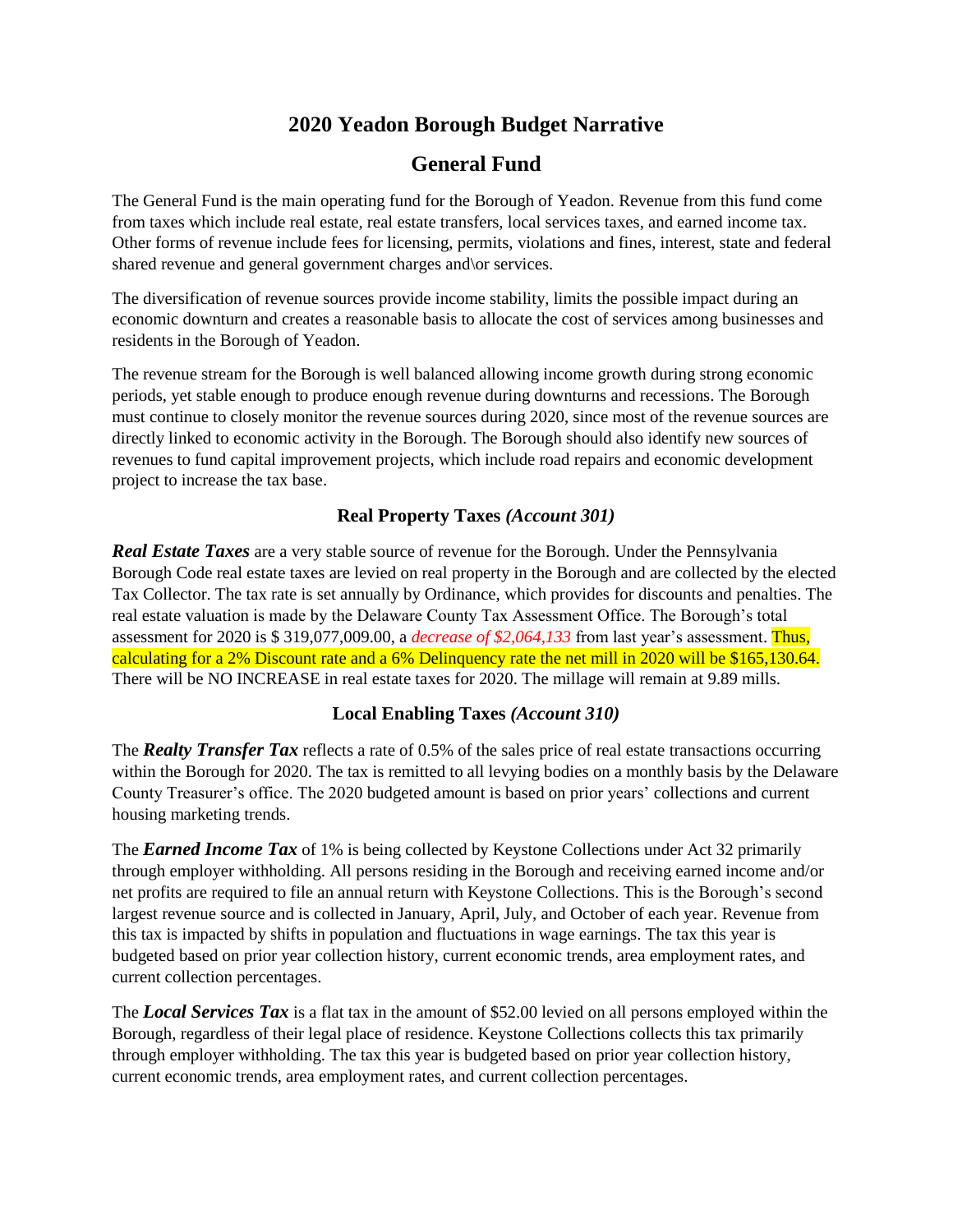### **Licenses and Permits** *(Account 321 – 331)*

*Soliciting Permits* are required for anyone temporarily selling or soliciting in the Borough neighborhoods.

*Street and Curb Permits* are required by contractors when they excavate or occupy a public street.

*Cable TV Franchise Fee* is paid by the Cable TV companies to the Borough for right-of-way rights in the Borough at a percent of gross revenue collected by the Cable companies from subscribers.

*Court Fines* are imposed and collected by the District Justice for criminal and/or civil citations issued by Borough Police and the Code Enforcement Officers for violations of the Pennsylvania Motor Vehicles codes and the Borough Ordinances.

*State Vehicle Code Violation* citations are issued by the Pennsylvania State Police. The fines are collected by the Commonwealth and distributed to the Borough. Distribution is based on a formula that includes Borough road mileage and population. The estimated 2020 revenue is based on prior year collection history and the present economy.

### **Interest, Rents & Royalties** *(Account 340 – 342)*

*Interest Earnings* revenue is interest earned on the investment of temporarily idle Borough funds, determined by the amount available for investment and the current market rates. Pennsylvania law limits investment options to those that are relatively risk-free. In addition, financial institutions are required to collateralize municipal deposits in accordance with State law. The Borough's idle funds are invested in Republic and Beneficial banks.

*Rents & Royalties* are rents that come to the Borough from the Hall and Clear Channel.

#### **Grants, State Shared Revenue** *(Account 351 – 355)*

*Federal and State Grants* are normally placed in a separate fund or bank account for easy record keeping, are usually a one-time revenue producer and may require matching funds. The Keystone Recreation, Park and Conservation fund awarded the Yeadon Library a \$61,770 for 2019, in which the Borough will match \$1 for \$1. This is a carryover project that was not completed in 2019, hence is why it is budgeted in 2020. There also is a \$50,000 DCED grant that has been awarded for a Borough wide camera project. There are also three pending state grants anticipated for 2020.

*Public Utility Realty Tax* is a distribution by the Commonwealth for a proton of the State tax on realty owned by public utilities. The distribution is based on a formula that compares the rate of the assessed value of public utility realty in the Borough to the assessed value of all public utility realty in the State. 2020 Public Utility Realty Tax revenue are based prior year collection history.

*Liquor License Fees* are received from the Pennsylvania Liquor Control Board (PLCB). The PLCB distributes State license fee revenue to the Borough for establishments currently licensed to serve alcoholic beverages in the Borough. 2020 distributions are based prior year collection history.

*Pennsylvania Act 205 Municipal Pension State Aid* is received from the Pennsylvania Department of Auditor General to assist with funding of the Police and Non-Uniform Pension Plans. The Commonwealth imposes a tax on the premiums of Casualty and Fire Insurance policies sold by out-ofstate insurance companies. The Municipal Pension Plan Funding Standard and Recovery Act 205 of 1984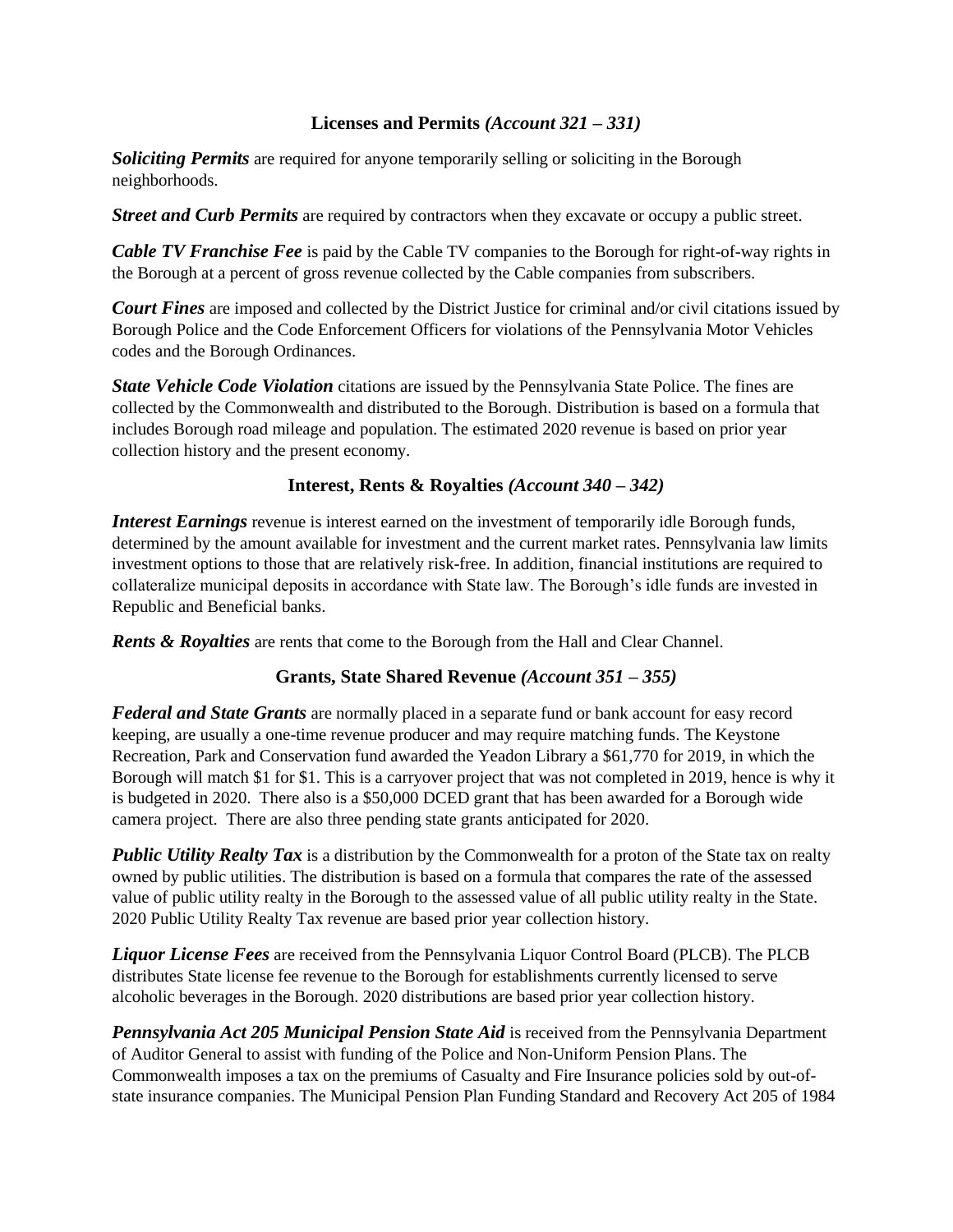established the General Municipal Pension System State Aid Program financed from the proceeds of this tax. The Act provides for the allocation of this money to Municipalities based on the number of full-time employees participating in municipal retirement systems. It varies from year to year. The 2020 allocation is based prior year collection history.

*Fire Insurance Premium Tax* received from the State is deposited by the Borough and allocated in full to the Yeadon Fire Company Relief Fund. The 2019 monies budgeted are based on the 2019 receipt.

# **Licenses & Permits, Charges for Services** *(Account 361 – 362)*

*Resale and Rental Occupancy Permits* are required prior to the sale or rental of property. The Code Enforcement Officer conducts an inspection of the property to verify Borough Code compliance before the property is sold. This permit is issued by the Code Enforcement department and is subject to property inspection.

*School Crossing Guard Reimbursement* is received from the William Penn School District reimbursing 50% of the cost of School Crossing Guards.

**Police Accident Reports** revenue is derived from fees charged by the Borough Police Department for copies of incident and vehicle crash reports and record checks.

*Building, Electrical, and Plumbing Permits* revenue is derived from permits issued by our Certified Building Official. This permit fee will vary depending on the project and is outlined in the Schedule of Fines, Fees, and Charges.

Estimated collection of fees for the 2019 Budget are based on prior year's actual collected amounts, to provide an informed estimate of what can be collected in the upcoming year.

# **Miscellaneous Revenues and Other Financing Sources** *(Account 380 – 396)*

*Refunds of Expenditures* during the current year are reported in this category.

*Sale of Fixed Assets* revenue is derived when the Borough divests itself of capital assets such as vehicles, buildings, land, etc.

*Interfund Transfers* records revenue received in the General Fund from other funds. The Borough receives revenue from other funds. These are reimbursable expenses that are paid from the General Fund and then transferred from the respective funds.

*Program Revenue, Flag Day Events* record all donations and contributions that are directly related to specific programs maintained and or run by the Borough.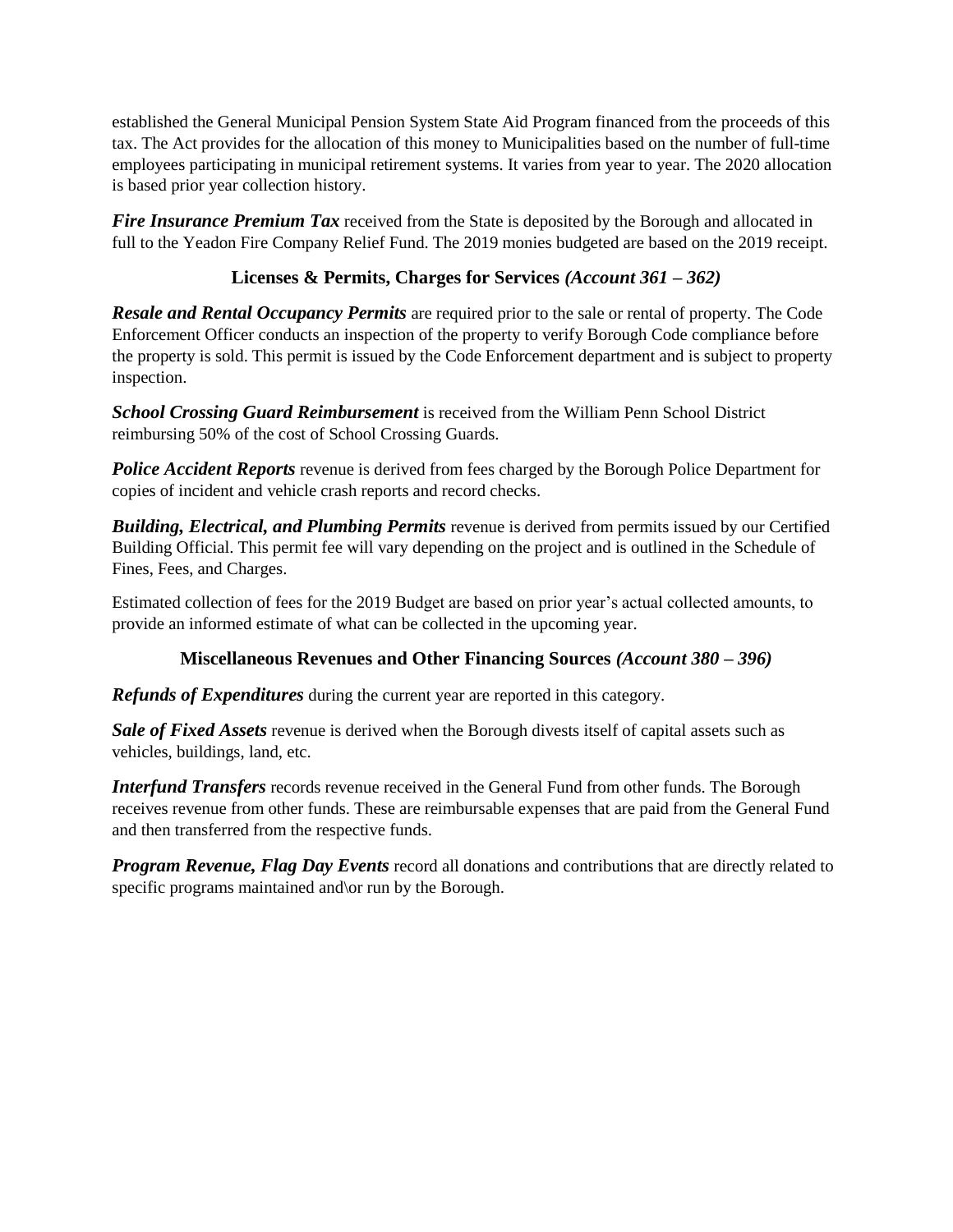#### **GENERAL FUND – EXPENDITURES**

#### *Purpose*

The General Fund is the primary operation and maintenance fund for Borough actives. Through this account, which is funded by various means as stated under General Fund – Revenue, the Borough provides direct financing of general municipal operations, including administration, finance, police, economic development, fire and emergency services, and public works.

Generally, services provided by the Borough with costs that cannot be earmarked to a specific fund, are paid through the General Fund. Expenditures within the General Fund increase due to residential and commercial growth in the community, new initiatives undertaken by the Borough, federal and state mandates, and inflationary pressures. It is the Council's goal to see that Borough funds are appropriated properly and effectively.

#### *Considerations*

The Borough will be focusing on the following policy objectives:

*Quality of Life Initiatives:* The Borough will continue to address code enforcement and zoning reviews, in order to enhance neighborhood preservation, reduce the number of blighted properties and bring properties into compliance with existing codes. In addition, the Borough will seek out other activities that will enhance and/or maintain the community's perception of Yeadon Borough as a quality location to live and work.

*Internal Efficiencies*: The Borough will continue to improve organizational efficiencies by customizing business practices, streamlining operations, increase training to broaden the skills of employees, and better utilize technology to reduce operating costs.

*Increased Economic Development:* The Borough will continue to improve the community to increase economic development activities and efforts. By improving overall quality of life initiatives, increasing internal efficiencies, and building productive business relationship, Yeadon Borough can increase its revenues through new development.

#### **Legislative Body, Administration, Financial, Tax Collection & Legal Services**  *(Account 400 – 409)*

#### *Legislative Body (Account 400)*

Council and the Mayor's Salaries, as well as, benefits are reflected in these accounts. Transcription services, Meeting and Conferences make up most of the remaining costs under Legislative Body. Monies are allocated for public relations, business recruitment and for social media expenses. Medical expenses remove the same without an increase. The was a slight decrease related to the social media expense.

#### *Administration (Account 401)*

The management firm is reflected in these accounts with a Borough Manager, an Administrative Assistant, and an Officer Coordinator for professional management and administrative support to the Council. The management firm recommends and makes suggestions to the Council and implements the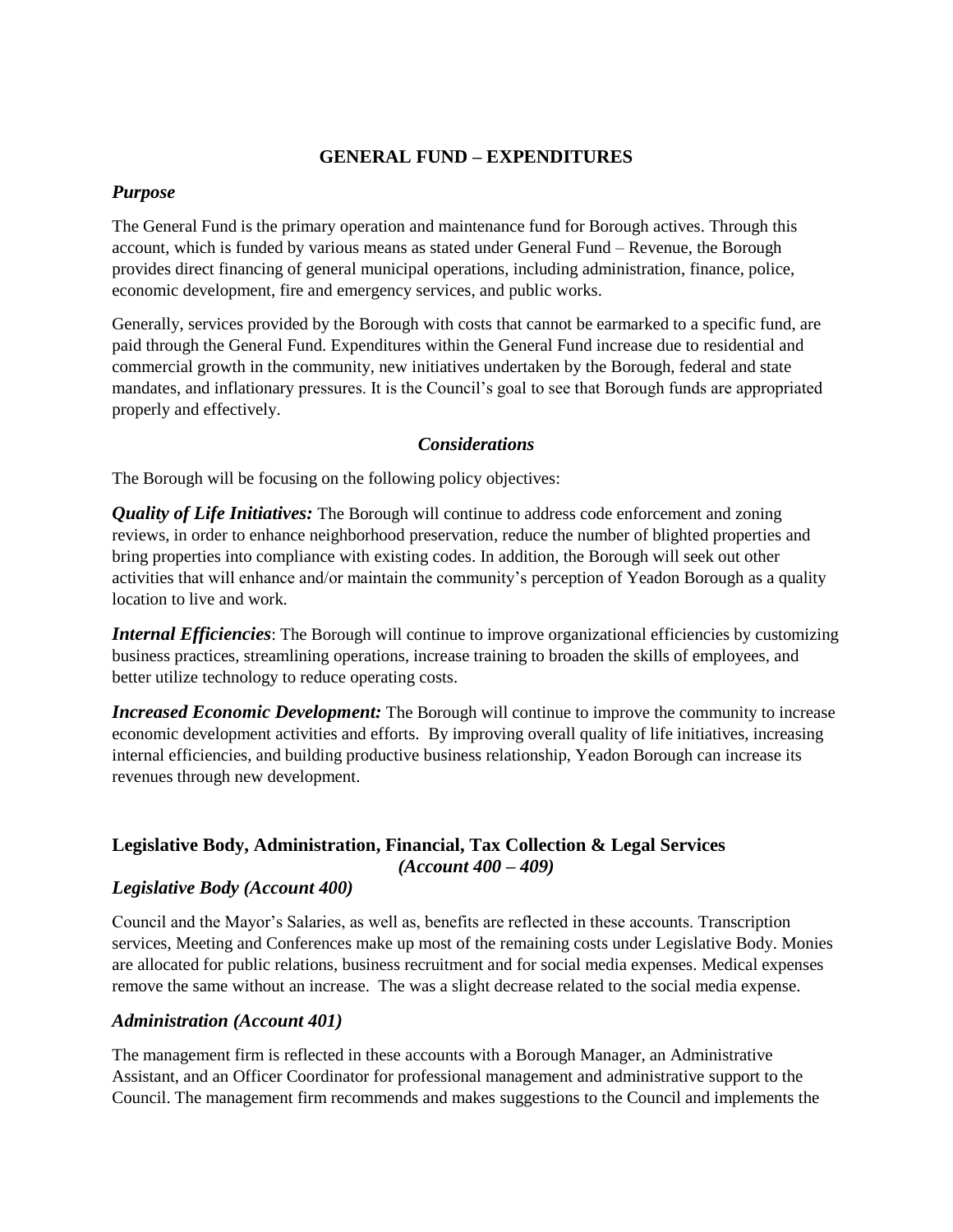policies of Council while ensuring their legislative intent. The management firm oversees the municipal workplace. There are no benefits or employment taxes paid, saving the Borough thousands of dollars. Telephone, Technology, Postage, Advertising, Minor Office Equipment, Meetings and Conference expenses are based on the prior year actual history. The increase in the section represents a clerk to assistant with daily task assigned (part-time). There is also a major technology need that requires the Borough to update many computers and servers.

### *Financial Administration (Account 402)*

Salary for the Borough's Financial Administrative employee is reflected with a 3% increase. The benefits for this employee is not increasing in 2020. The management firm's Director of Finance is listed here and receives no benefits from the Borough and the Borough does not pay employment tax. Other large expenses are contractor services for the Borough Treasurer, annual payment for the DCED audit and the monthly fee to Paychex, the payroll company used by the Borough.

### **Tax Collection** *(Account 403)*

The Tax Collector is compensated by the Borough under the Borough Code for Collection of Real Estate tax in 2020. Other expenses include Technology, Operating Supplies and Postage which are based on the prior year history.

### **Legal Services** *(Account 404)*

The Borough retains the Law firm of Charles Gibbs, as Solicitor for the Borough. The Solicitor represents the Borough in litigation and hearings, prepares legal documents (i.e. ordinances, resolutions, contracts, etc.) and provides legal counsel on labor. Money is also budgeted for other Legal issues outside of general services.

#### **Engineer** *(Account 408)*

Borough Council has retained NDI Engineering & Associates, namely Eileen Mulvena, as the Engineer for the Borough. Eileen Mulvena offers guidance and experience to the Council. Fees for the Borough Engineer and Code and Property Maintenance Abatement are reflected in this account to ensure the Engineer is available for any infrastructure issue and for attendance at Regular Council Meetings. Responsibilities include, but are not limited to, reviewing land development, subdivisions and public works projects. There is also engineering expense in the sewer and trash funds.

### **Insurance and Bonding & Facilities and Hydrant Service** *(Account 401 – 486)*

#### **Insurance and Bonding** *(Account 401, 403, 409 & 486)*

This section covers multiple insurances such as Workers Compensation, Property and Casualty, Police and Public Official Liability, Fidelity and Surety Bonds, Crime Coverage, Automobile Insurance and Tax Collector Bonding. There is an estimated 8.5% increase from 2019 per our Insurance Broker Arthur J. Gallagher.

### **Borough Facilities and Hydrant Service** *(Account 409 & 411)*

Expenses in this section cover all payments for repair/maintenance, electricity, gas, water, small equipment and tools associated with the Borough Building and Hall. This section also reflects the rental fee for hydrant services.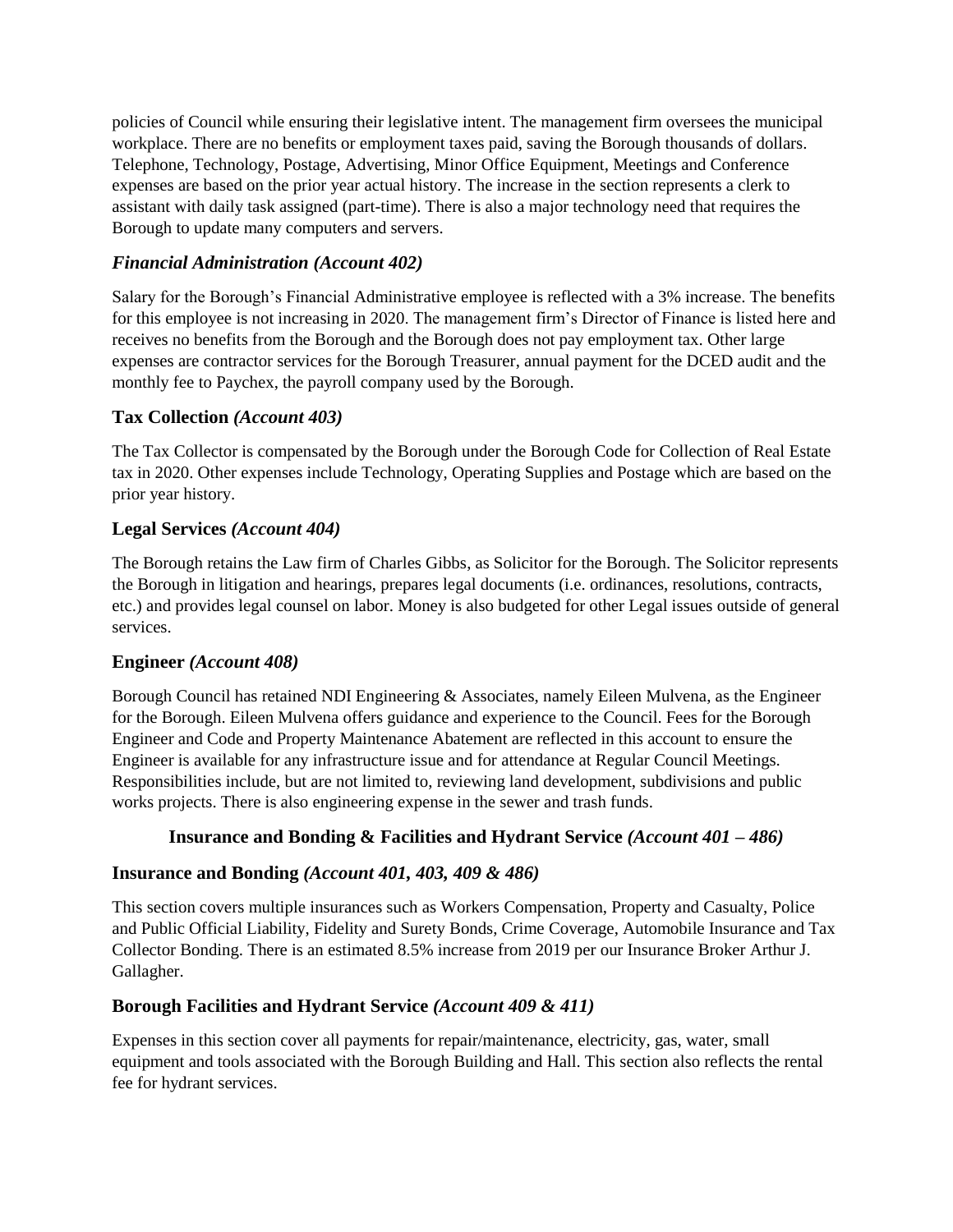### **Police, Fire, Code Enforcement & Emergency Management** *(Account 410 – 415)*

### **Police** *(Account 410)*

All Police requests are included in this section. Per the Police Contract, Full-Time Police Officers will receive a 3% salary increase. The Part Time Police will receive a 3% increase per hour to \$21.25 an hour. Health benefits have not increased in 2020. All Non-Uniformed employees working in the Police Department will receive a 3% salary increase. This line item also includes three additional full-time Police Officers to be hired per the Chief's request and promotions. The Police Department services include answering police calls, investigating accidents, enforcing Yeadon Ordinances and the PA Motor Vehicle Code, investigating and making arrests for criminal acts in violation of the PA Crimes Code, operating speed checks, attending court proceedings as required, and providing routine patrol. Money is also budgeted for the financing of one Police vehicle. All other expenses are based on prior year actual expenses.

## **Fire** *(Account 411)*

Yeadon Borough Volunteer Fire Company provides the Borough with fire protection and emergency response services. Firefighters operate various fire apparatus, implement all local and state fire code, enforcement of the same and fire safety education programs. Fire relief is monies that the Borough receives from the state each year. The Borough is required to forward the entire amount to the Fire Company. Annually, the Borough pledges an amount to the Company to help provide additional funding for the many needs of the Company.

## **Code Enforcement** *(Account 413)*

This department includes action pertaining to subdivision and land development and the planning and enforcement of zoning and property codes in the Borough. The Code Enforcement Officers responsibilities are defined under Borough Code. The purpose of enforcement is to protect the quality of life within the Borough and meet the requirements of State Law and Borough Ordinances. Additional functions of the Code Enforcement Department include, but are not limited to, evaluating and presenting options to Council in various zoning situations as they arise, assisting Council with revising Borough's Ordinances as needed, property maintenance code enforcement, resident consultations and requests for information, presenting a report to Council at monthly meetings, land use requests, Zoning Hearing Board appeals, and zoning ordinance violation enforcement. All Code Enforcement requests are included in this section. All Code Enforcement employees will receive a 3% salary increase. Health benefits are not increasing in 2020. There is also an allocation in the Capital budget for the Code department to purchase a new vehicle that was involved in an accident earlier in 2019.

### **Emergency Management** *(Account 415)*

Emergency Management's budget will remain flat this year. Also, the Fire Marshal will be contracted in 2020 and will work closely with both code and the fire department. There will be support offered by current Borough staff. All expenses are based on prior year actual history.

# **Highway, Recreation & Library** *(Account 430, 452 & 456)*

### **Highway** *(Account 430)*

Per the Public Works contract all Highway Union Employees will receive a 3% salary increase. Benefits are not increasing in 2019. Highway salaries and benefits are allocated between the General Fund, Sewer